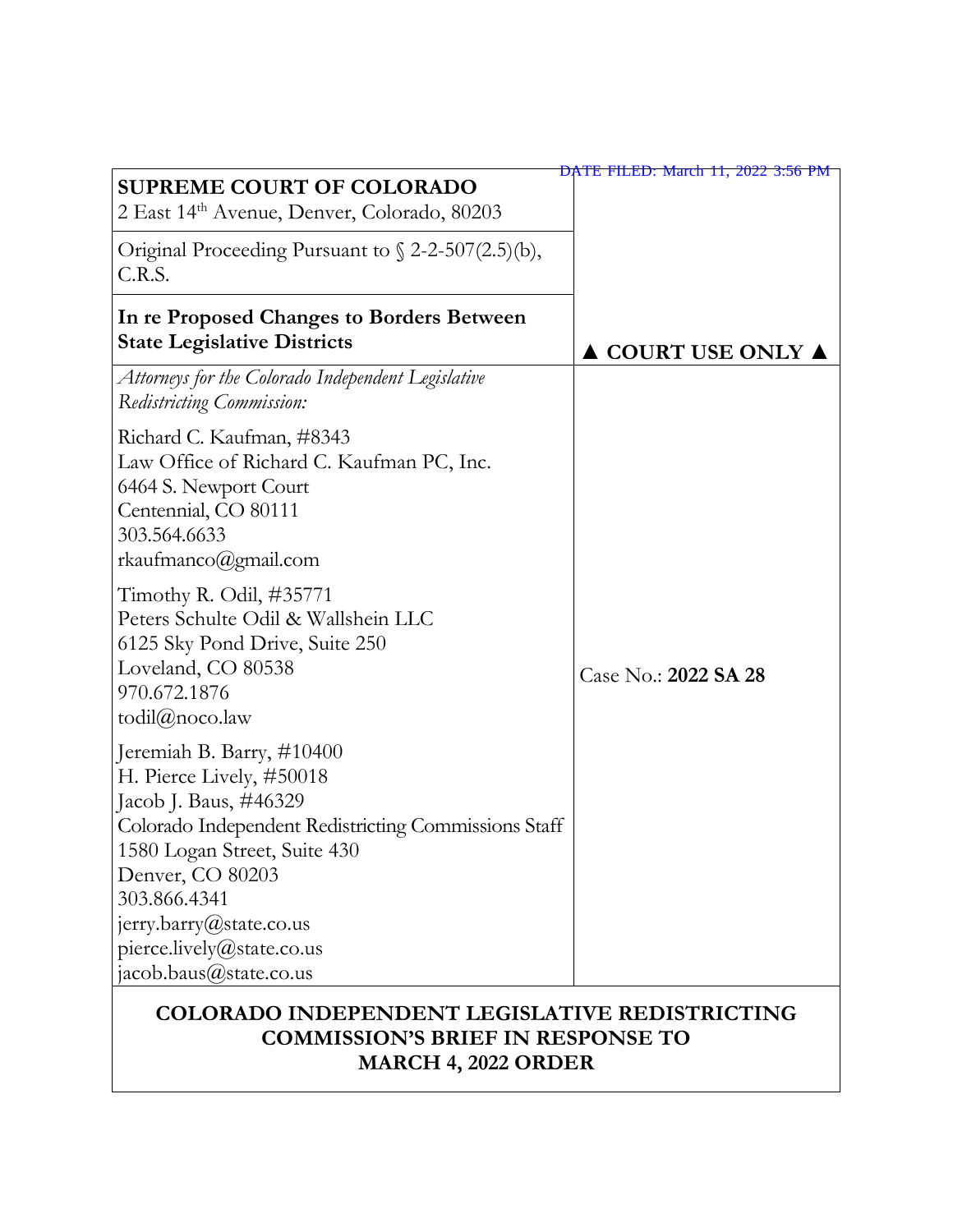### **CERTIFICATE OF COMPLIANCE**

I certify that this brief complies with all requirements of C.A.R. 32, including all formatting requirements set forth therein. I further certify that this brief complies with the Court's March 4, 2022 briefing order, as it contains 2,346 words.

I acknowledge that this brief may be stricken if it fails to comply with any of the requirements of C.A.R. 32.

Dated: March 11, 2022.

*s/ Richard C. Kaufman*

Richard C. Kaufman, #8343 Law Office of Richard C. Kaufman P.C., Inc.

Timothy R. Odil, #35771 Peters Schulte Odil & Wallshein LLC

Jeremiah B. Barry, #10400 H. Pierce Lively, #50018 Jacob J. Baus, #46329 Colorado Independent Redistricting Commissions Staff

*Counsel for the Colorado Independent Legislative Redistricting Commission*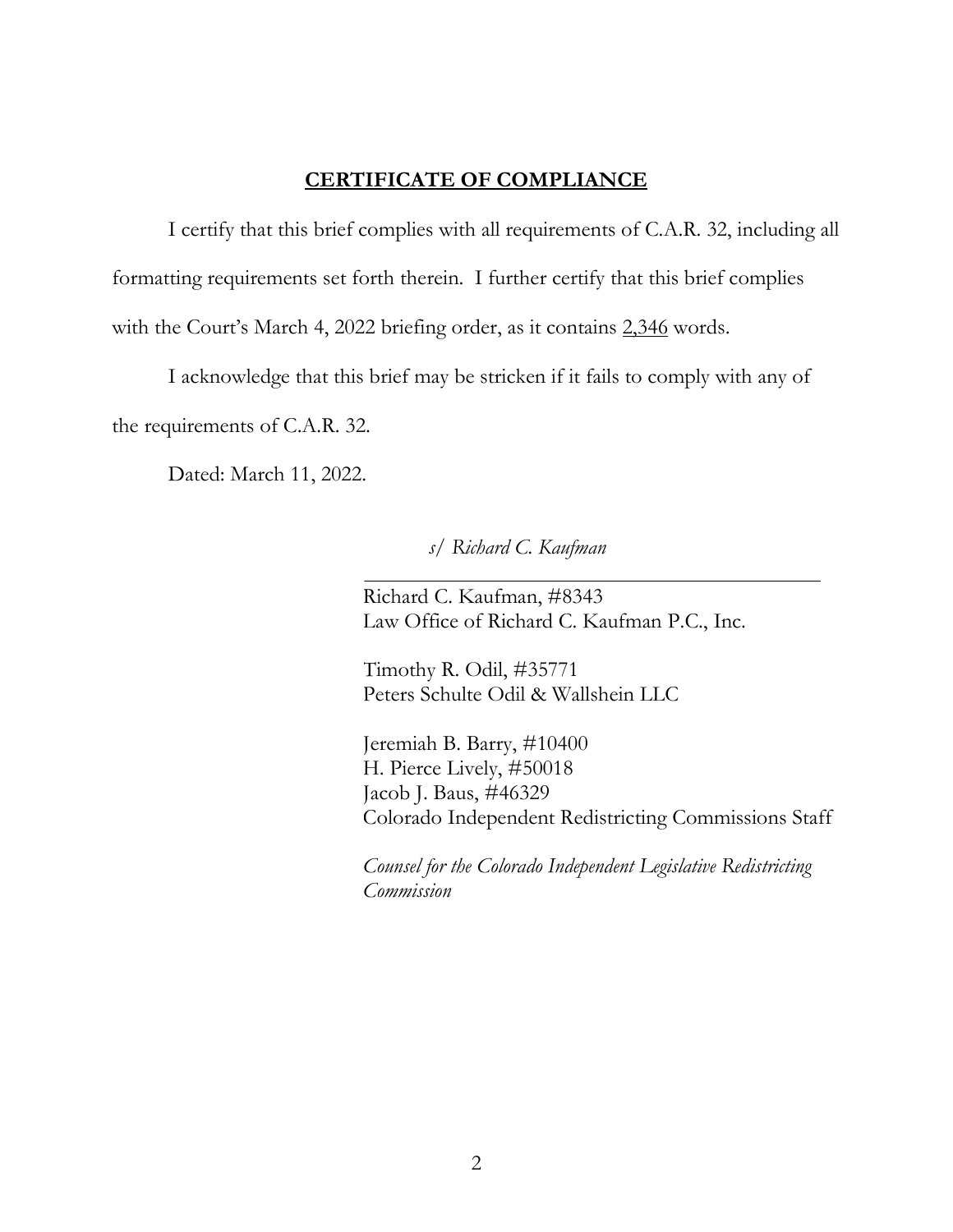## **TABLE OF CONTENTS**

| THE COMMISSION APPROVES OF AND ENDORSES THE<br>L.<br>SECRETARY'S REQUESTED ADJUSTMENTS TO THE                                                   |
|-------------------------------------------------------------------------------------------------------------------------------------------------|
| II.<br>SECTION 2-2-507, C.R.S., DOES NOT APPLY BECAUSE<br>IT IS AN UNCONSTITUTIONAL INFRINGEMENT ON<br>THE COMMISSION'S SOLE AUTHORITY TO DRAFT |
| THE COURT HAS THE CONSTITUTIONAL AUTHORITY<br>III.<br>TO REVIEW THE ADJUSTMENTS ENDORSED BY THE                                                 |
|                                                                                                                                                 |
|                                                                                                                                                 |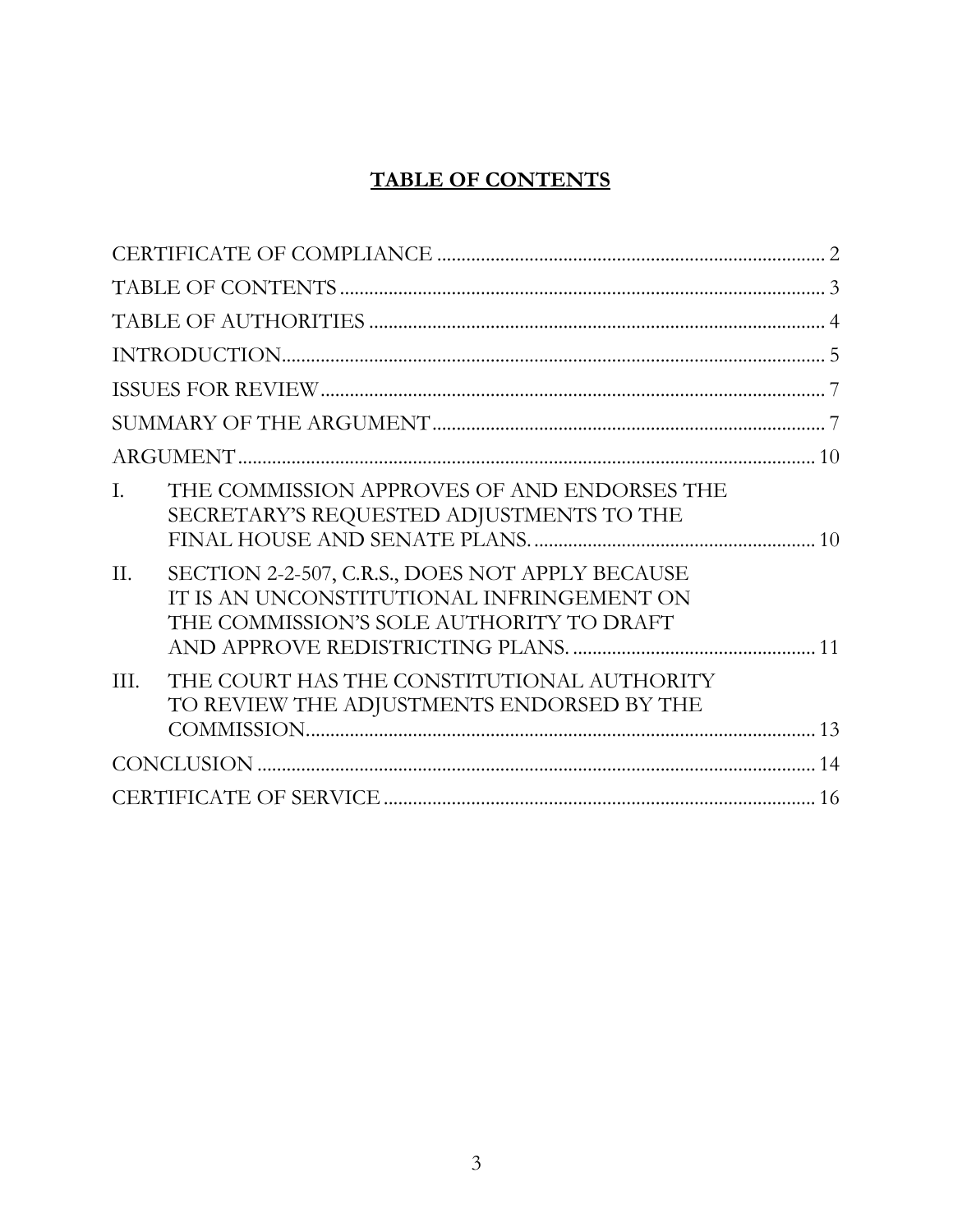## **TABLE OF AUTHORITIES**

## **Cases**

| In re Colorado Independent Legislative Redistricting Commission, |  |
|------------------------------------------------------------------|--|
| In re Interrogatories on S.B. 21-247,                            |  |
| In re Reapportionment of the Colorado General Assembly,          |  |
| In re Reapportionment of the Colorado General Assembly,          |  |
| In re Reapportionment of the Colorado General Assembly,          |  |

## **Statutes**

## **Constitutional Provisions**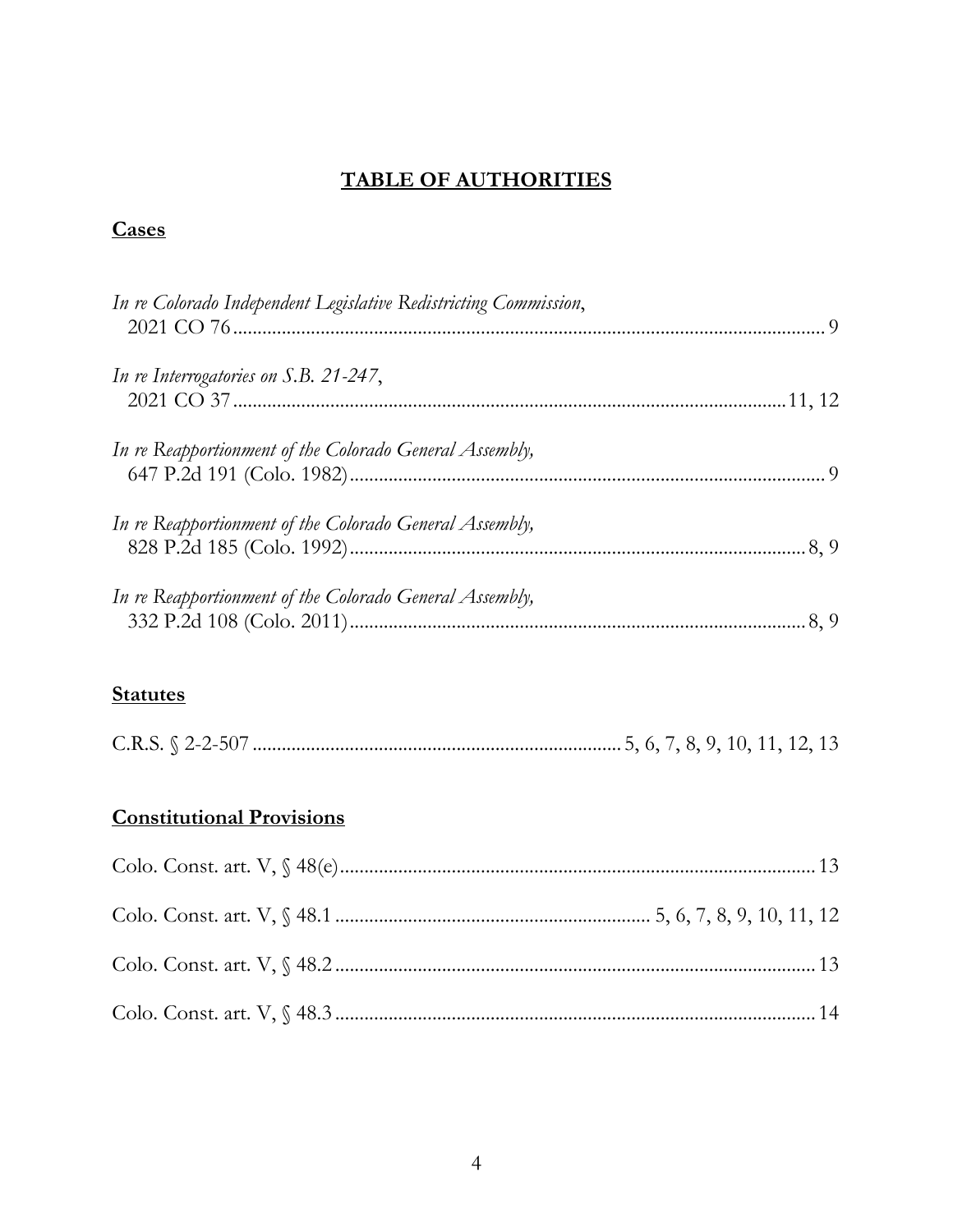#### **INTRODUCTION**

On February 3, 2022, the Colorado Attorney General filed a Petition (the "Petition") on behalf of the Colorado Secretary of State (the "Secretary") with the Colorado Supreme Court requesting that the Court approve minor adjustments to the boundaries of the state senate and state house districts originally approved by the Colorado Independent Legislative Redistricting Commission (the "Commission"). The Commission's approved plan was submitted to this Court on October 15, 2021, and subsequently approved by this Court on November 15, 2021.

The Petition states the legal basis for the adjustments is found in section 2-2- 507, C.R.S. (2021). For three adjustments to state senate districts and thirteen to state house districts, the Secretary stated "the proposed adjustments to the border comply with the spirit, but not the plain language, of the statute  $(\frac{2}{2} - 507(2.5))$ ."

This Court ordered the Commission to file a brief in response to the Petition by February 17, 2022 (the "Commission Brief"). As stated in the Commission Brief, first the Commission's nonpartisan staff reviewed the proposed adjustments to determine whether each one complied with the requirements of the Colorado Constitution found in article V, section 48.1, *et seq. See* Commission Brief at 9-11. The Commission held a public meeting on February 11, 2022 to review the adjustments in the Petition and to receive public comment. The Commission analyzed the adjustments to determine whether they complied with the Colorado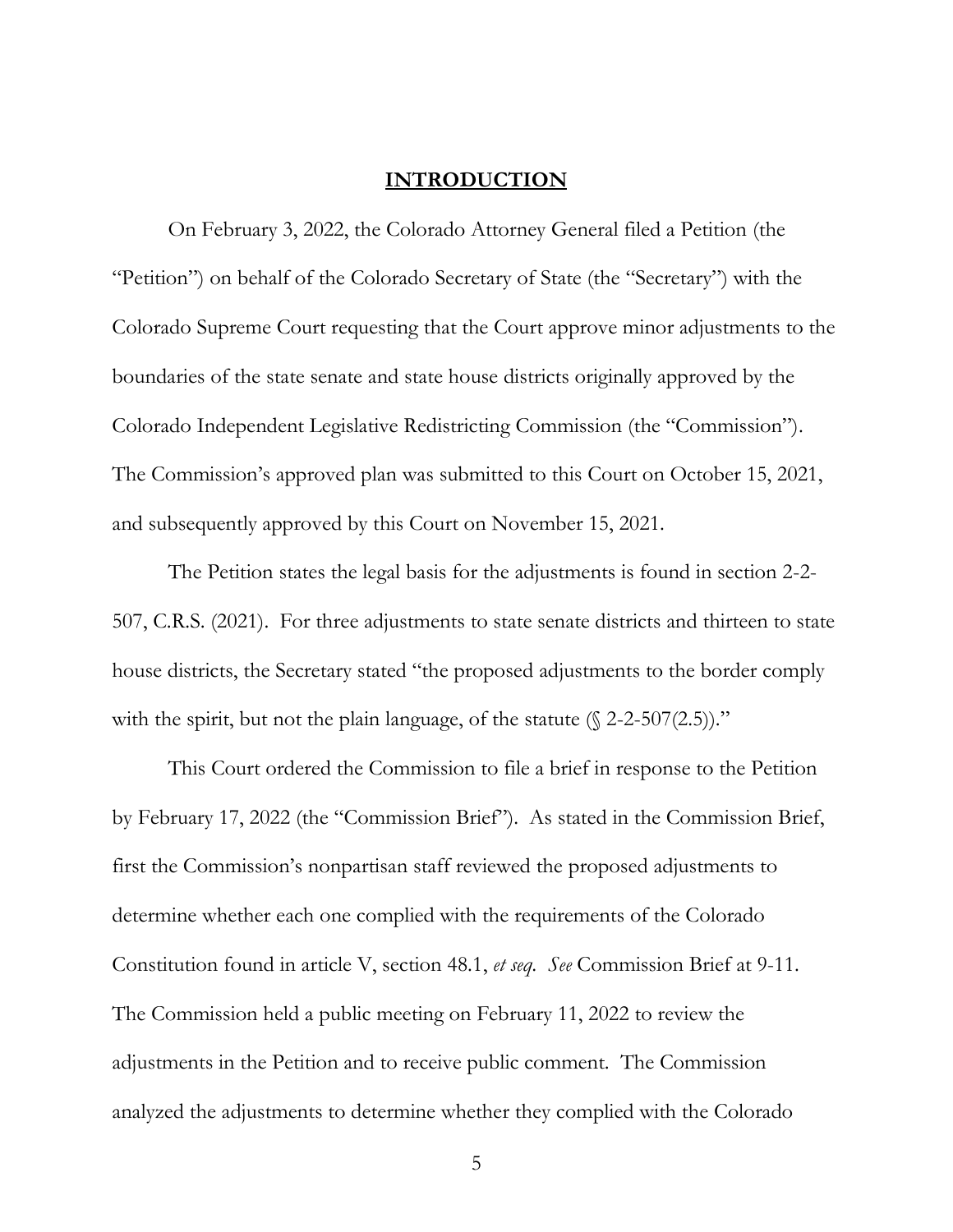Constitution. *Id.* The Commission voted to approve and endorse all the adjustments in the Petition, except the one contained in Exhibit N, which, as proposed, violated the Commission's constitutional mandate to preserve whole political subdivisions. Colo. Const. art. V, § 48.1; Commission Brief at 10-12. It is important to note the Commission did not approve or disapprove the adjustments based on section 2-2- 507, C.R.S., but instead applied the same constitutional factors that the Commission considered in its original work in preparing the house and senate districts. As the Commission stated in its brief, "[t]he Commission believes that any requested adjustment must be **approved by the Commission** based on a determination that such adjustment satisfies the constitutional criteria." *Id.* at 11 (emphasis added). Before a proposed change can be considered for approval by the Court, the Commission must first consider, approve, and endorse the change, as it has done here.

The Secretary filed her Reply Brief ("Reply") on February 24, 2022. In the Reply, the Secretary offered an amended Exhibit N-2 to meet the Commission's objections, and identified additional adjustments to district boundaries which were not identified in the Petition, which the Secretary proposed as Exhibits V-2 and W-2.

On March 4, 2022, this Court ordered the parties to file simultaneous briefs on two issues. March 4, 2022 Order.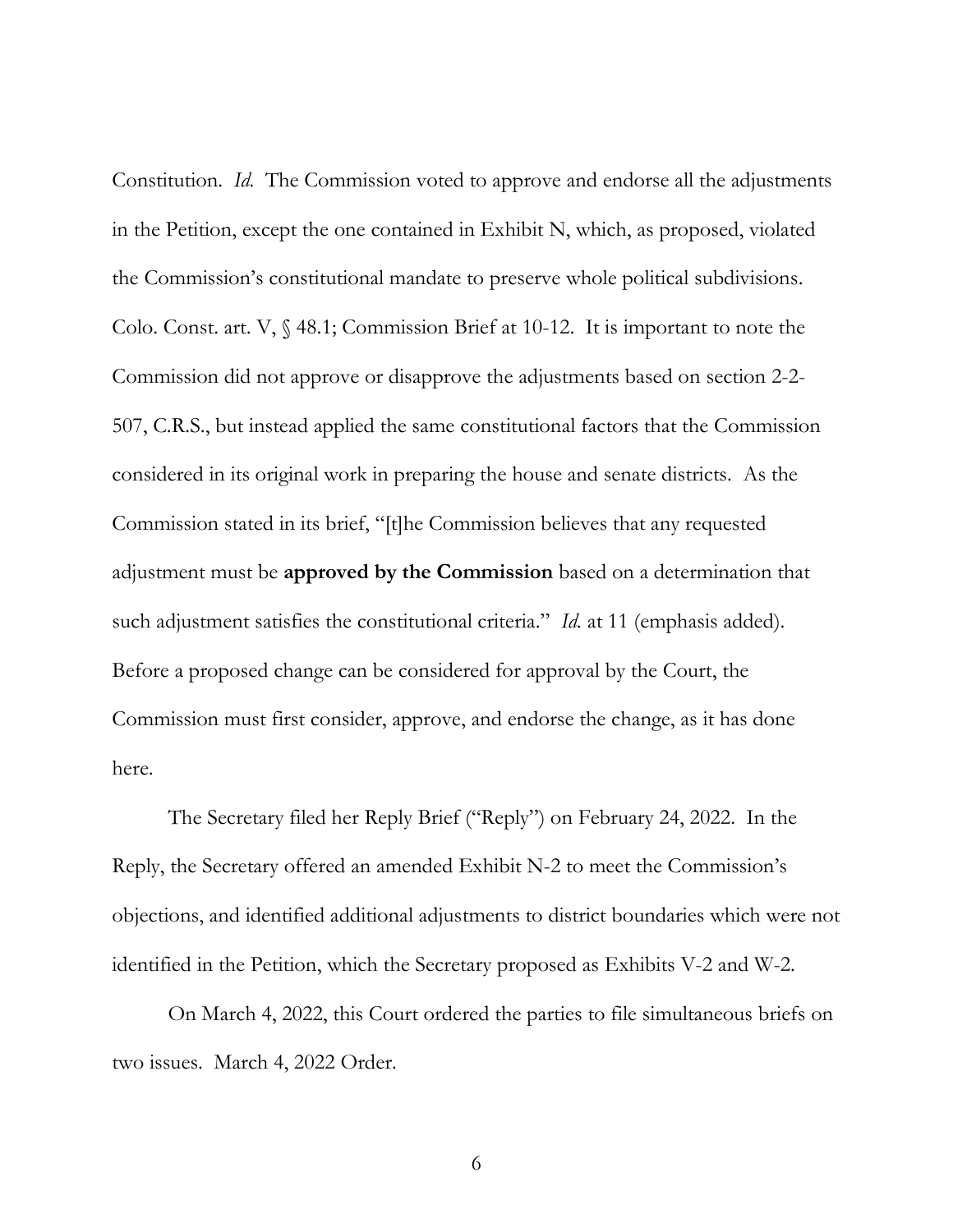The Commission's nonpartisan staff reviewed the amended Exhibit N-2, as well as the additional adjustments proposed by the Secretary, to determine if they complied with the Colorado Constitution, art. V, Section 48.1, *et seq.* The Commission met again on Thursday, March 10, 2022, to review amended Exhibit N-2 and the additional adjustments set forth in Exhibits V-2 and W-2, to determine if they complied with the Colorado Constitution. *Id.* The Commission voted to approve and endorse the adjustments.

#### **ISSUES FOR REVIEW**

1. Whether section 2-2-507(2.5) is applicable to the Supreme Court's authority to approve adjustments to district borders.

2. Whether the Colorado Supreme Court may approve district border adjustments that comply with the spirit but not the plain language of section 2-2-  $507(2.5)$ .

#### **SUMMARY OF THE ARGUMENT**

Article V, section 48.1, sets forth the criteria for the Commission and the Colorado Supreme Court to apply in determining whether legislative redistricting plans are constitutional, and the same criteria necessarily apply to any proposed adjustments such as those the Secretary has proposed here. Section 2-2-507(2.5)(II) purports to change or limit the constitutional criteria for evaluating district boundaries, and accordingly, the statute unconstitutionally infringes on the sole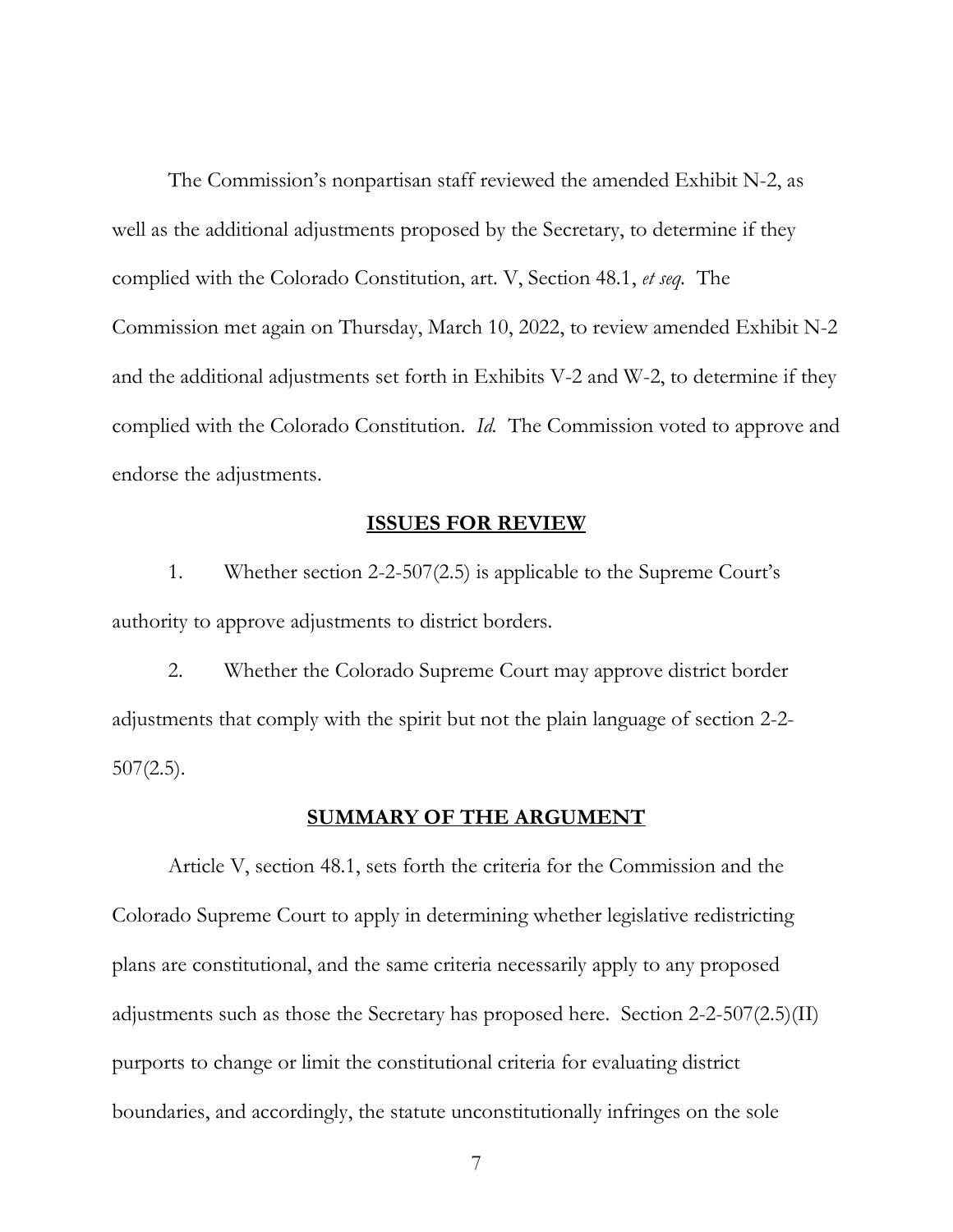authority of the Commission and the Colorado Supreme Court by adding a requirement that the remaining portion of split residential parcels be moved to the least populous district, and omitting reference to any other constitutional requirements. The only population requirement governing legislative redistricting is found in Article V, section 48.1(1)(a), which requires the Commission to draw districts that have "no more than five percent deviation between the most populous and the least populous district in each house." As stated in the Commission Brief, "[t]he Commission believes that any requested adjustment must be approved by the Commission based on a determination that such adjustment satisfies the constitutional criteria." *Id.* at 11. Proposed changes must be approved by the Commission and approved by the Colorado Supreme Court. Section 2-2-507(2.5), C.R.S., is therefore unconstitutional and the Court should not apply it. Instead, the Court must apply Article V, section 48.1.

The Supreme Court may exercise its authority found in the Colorado Constitution in article V, section 48.3, to approve or disapprove the adjustments found in the Secretary's Petition, Reply, and approved by the Commission.

#### **STANDARD OF REVIEW**

Art. V, sec. 48.3, sets forth the standard of review for the adjustments set forth in the Secretary's Petition and Reply. That section states "the Supreme Court will approve the plans submitted unless it finds that the Commission . . . abused its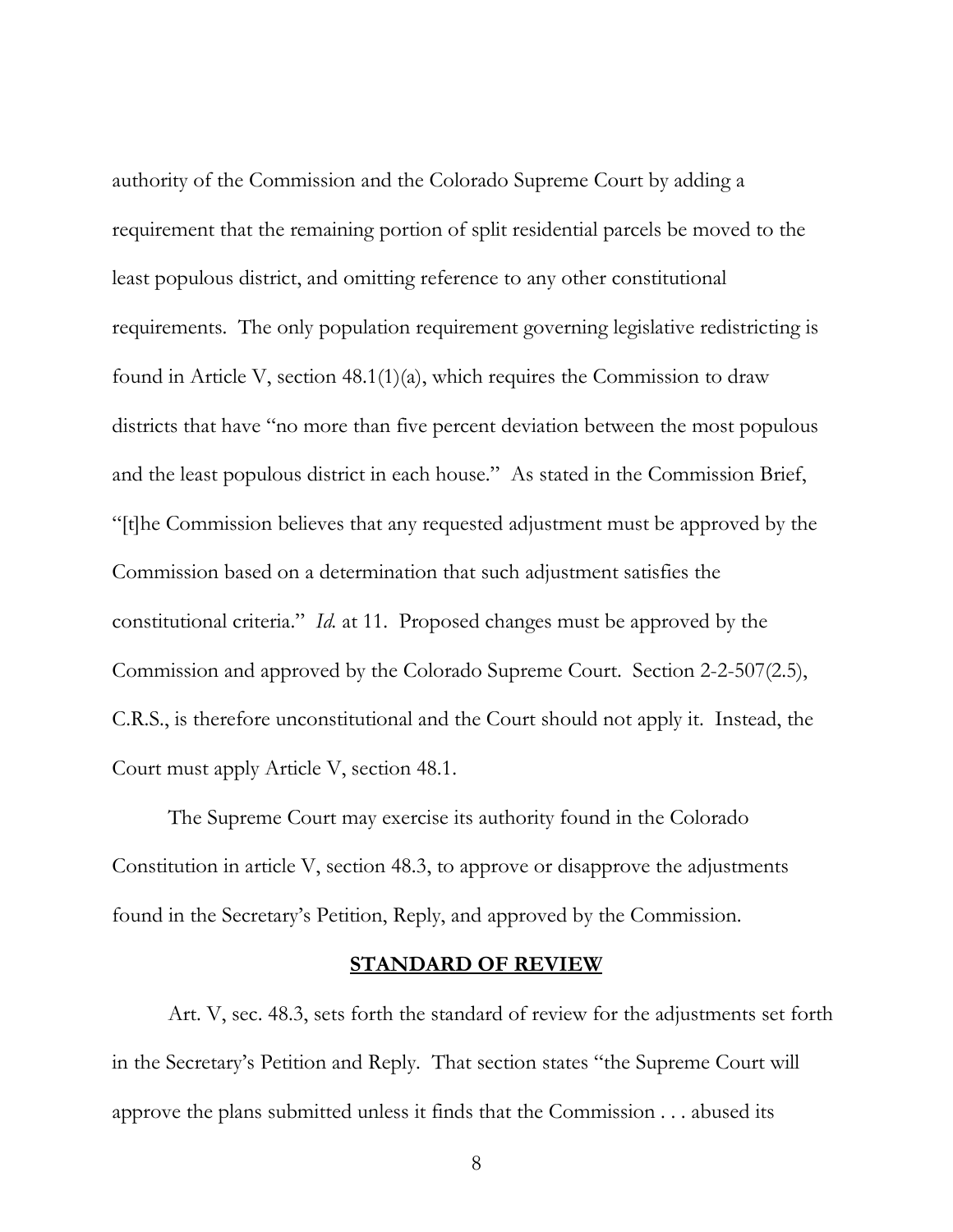discretion in applying or failing to apply the criteria in section 48.1 of this Article V, in light of the record before the Commission." The Court's role in redistricting is *sui generis* which is to judge the submitted plans against the constitutional standards found in sec. 48.1. *In re Reapportionment of the Colorado General Assembly*, 828 P.2d 185, 189 (Colo. 1992). This review includes ensuring the Commission applied the constitutional standards in the hierarchy found in sec. 48.1. *In re Colo. Indep. Legis. Redistricting Comm'n*, 2021 CO 76, ¶¶ 10-11; *In re Reapportionment of the Colorado General Assembly*, 332 P.2d 108, 110 (Colo. 2011). Where, as here, the Commission "purports to follow the proper constitutional criteria," the Court "accords the Final Plan a presumption of validity" and will not "substitute our judgment for that of the Commission's unless we are convinced the Commission departed from constitutional criteria." *Id*.; *see also In re Reapportionment of the Colorado General Assembly,* 828 P.2d at 197 (*citing In re Reapportionment of the Colorado General Assembly*, 647 P.2d 191, 197 (Colo. 1982)). This presumption is appropriate where twelve citizen commissioners have undertaken the process of redistricting the General Assembly by applying the criteria found in sec. 48.1. The process is necessarily a factually complex task requiring consideration of thousands of comments, perspectives, compromises, and judgments. The Commission has discretion to choose among various constitutional plans. *In re Colo. Indep. Legis. Redistricting Comm'n*, 2021 CO 76, ¶ 11.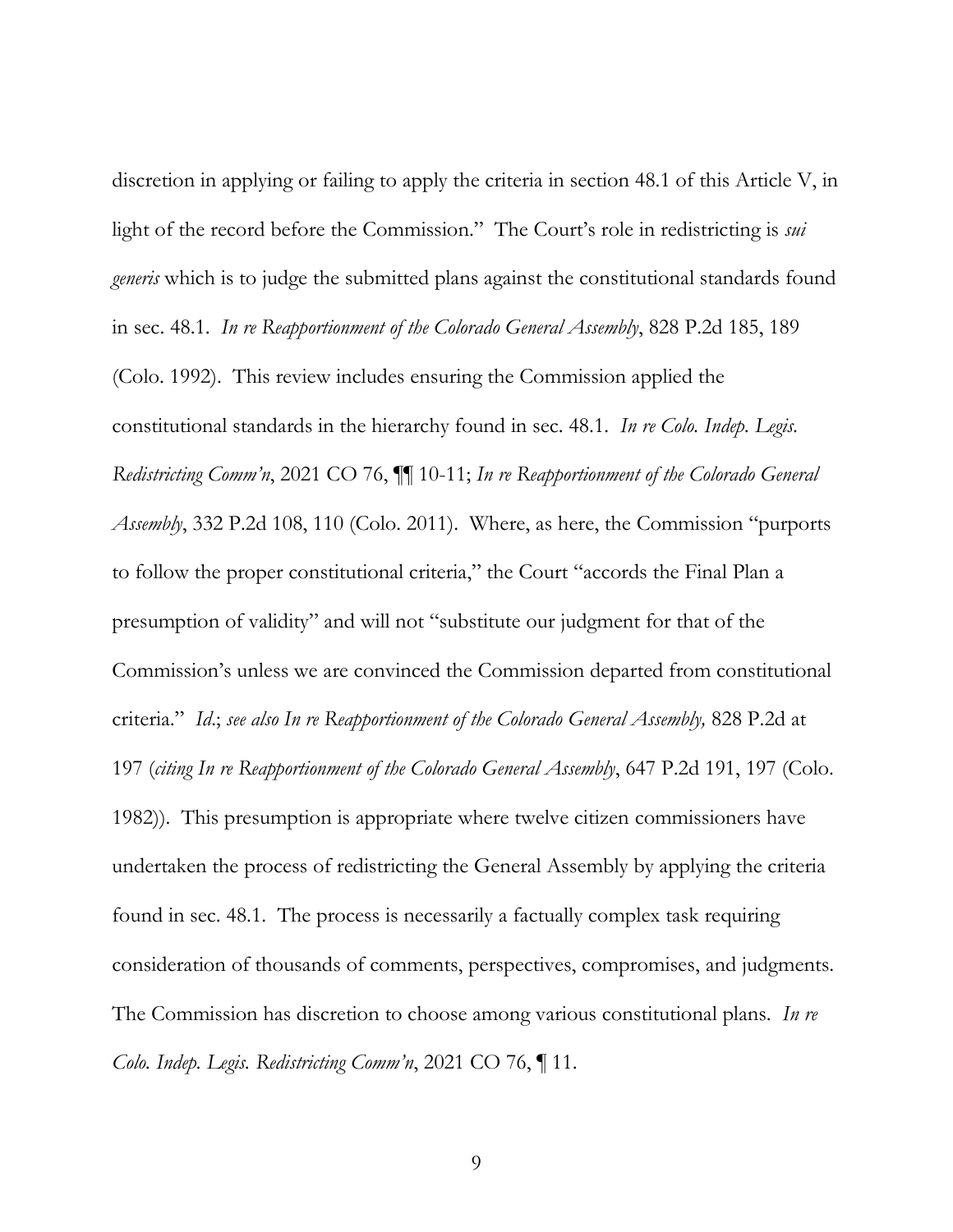#### **ARGUMENT**

The Court should assess the Secretary's proposed adjustments based on the criteria set forth in Art. V, sec. 48.1 and in the order therein. The initial step looks at whether the final plans comply with the federal constitution and statutes, including one-person-one-vote, the Equal Protection Clause of the 14th Amendment, and section 2 of the Voting Rights Act. The second part of the review focuses on compliance with the state constitutional criteria found in sec. 48.1. The Court should find that § 2-2-507 does not apply because it is an unconstitutional infringement on the Commission's authority to draw legislative districts, but that because the Commission has considered and voted to approve and endorse the Secretary's proposed changes based upon the constitutional criteria, the Court has authority to approve them.

### **I. THE COMMISSION APPROVES OF AND ENDORSES THE RETARY'S REQUESTED ADJUSTMENTS TO THE FINAL HOUSE AND SENATE PLANS.**

The Commission met a second time on March 10, 2022 to consider the Secretary's Reply, including the amended Exhibit N-2 and the additional adjustments the Secretary identified after the Petition was filed, proposed as Exhibits V-2 and W-2. The Commission's determination was based on the application of the constitutional criteria found in article V, section 48.1. The assessment was independent of the factors found in § 2-2-507, C.R.S. The Commission voted to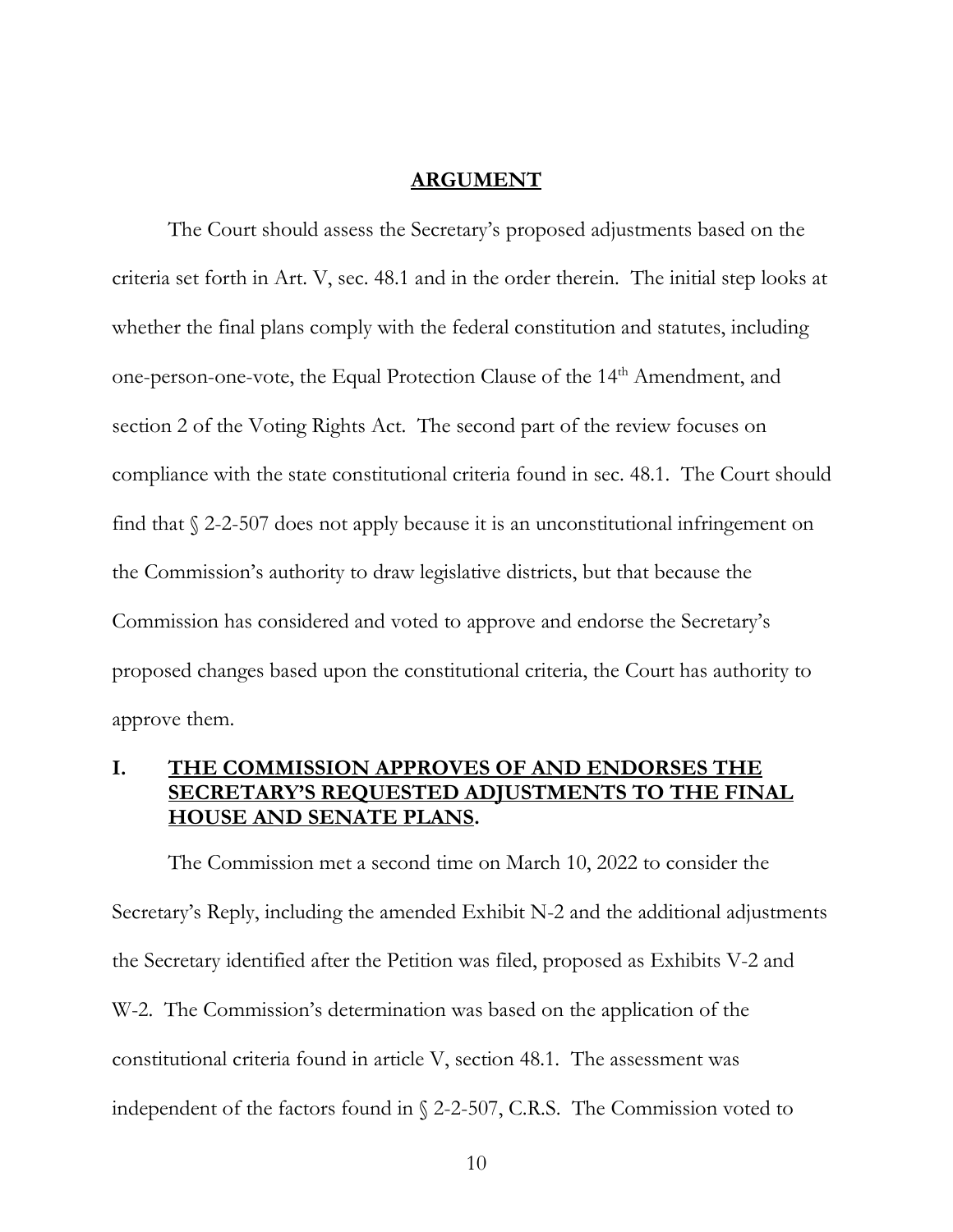approve and endorse the proposed adjustments. The Commission noted in its deliberations at the March 10, 2022 meeting that the changes proposed by the Secretary occurred due to technical issues with the census block data received from the United States Census Bureau, and are minor corrections. The Commissioners noted that there are often minor problems with census boundaries within counties and municipalities such as those identified in the Petition, and that the Commission has great respect for the work of Colorado's local officials tasked with implementing the plans prepared by the Commission and approved by this Court, who proposed the changes at issue here.

## **II. SECTION 2-2-507, C.R.S., DOES NOT APPLY BECAUSE IT IS AN UNCONSTITUTIONAL INFRINGEMENT ON THE COMMISSION'S SOLE AUTHORITY TO DRAFT AND APPROVE REDISTRICTING PLANS.**

This Court held in 2021 that nothing in the Constitution forbids the Commission from implementing the provisions of statutes like  $\S$  2-2-507(2.5), but neither the legislative or executive branch has the authority to direct the proceedings or decisions of the Commission. *In re Interrog. on Senate Bill 21-247*, 2021 CO 37, ¶¶ 6, 43. Amendment Z was passed by the voters to remove the authority of both the legislative and executive branches over redistricting except for very limited functions. *Id*. The Commission has sole authority to "conduct all of the key tasks in the redistricting process," including drawing the district maps. *Id.*, ¶¶ 6, 41, 43. This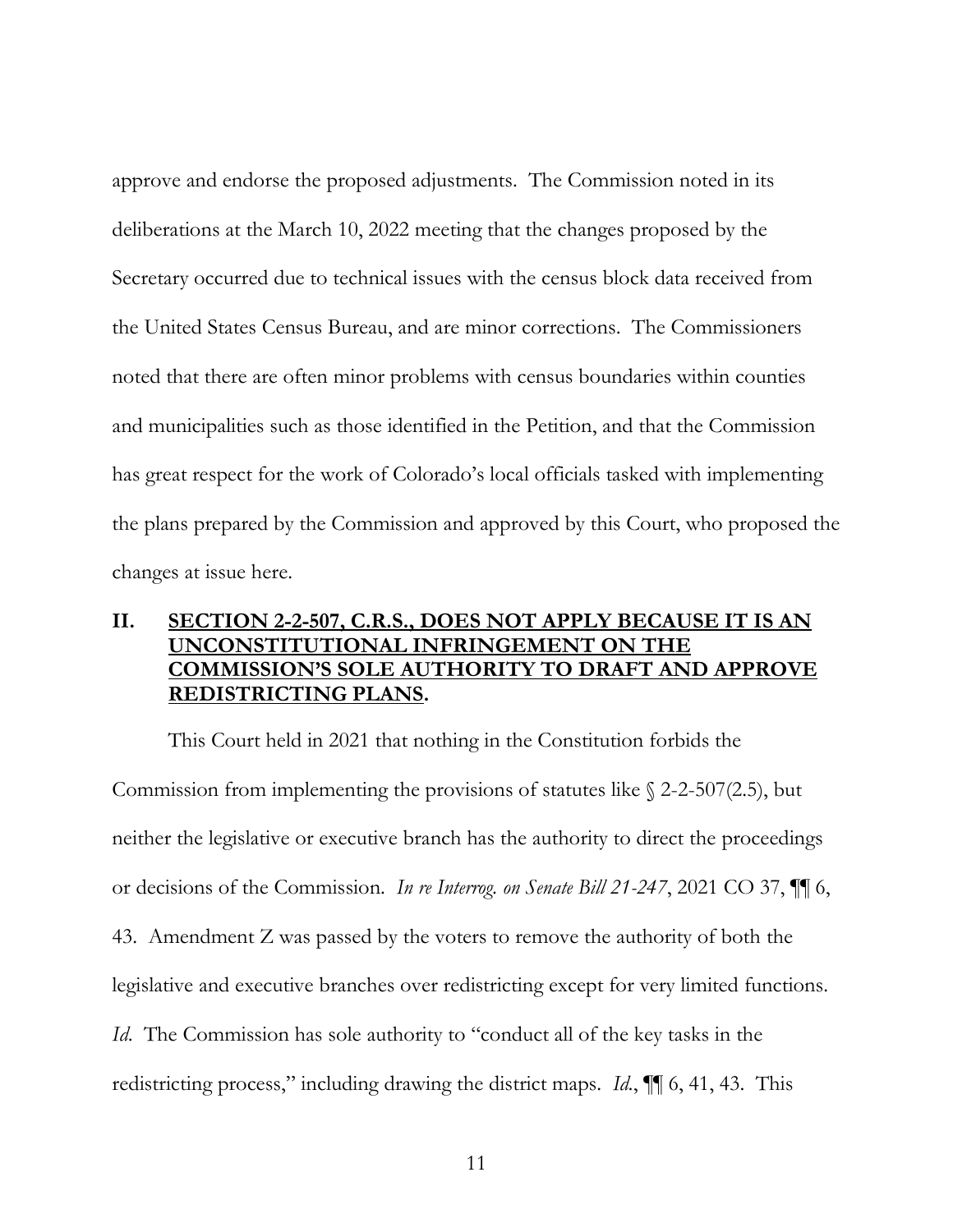Court held that "[t]he voters clearly intended to put the redistricting process beyond the power of the legislature." *Id.*, ¶ 44. This Court held that legislative "attempts to direct the actions of the commissions and their nonpartisan staff" are unconstitutional. *Id.* This Court held that:

> [T]he General Assembly does not have the power to compel the independent commissions or their nonpartisan staff to consider a particular source of population data or take any action beyond what Amendments Y and Z already require. The Amendments were expressly intended to remove the General Assembly from the redistricting process, instead vesting all authority to draw district maps with independent commissions. Under this new scheme, the General Assembly has a discrete and limited role in appropriating funds for the commissions and nominating a limited number of applicants for consideration as commission members. *See* Colo. Const. art. V, §§ 44.1, 44.2, 47, 48. But nothing in the Amendments authorizes the General Assembly to enact implementing legislation or take actions that would otherwise curtail the commissions' constitutionally mandated independence. Accordingly, insofar as SB 21-247 attempts to direct the actions of the commissions and their nonpartisan staff, it would be unconstitutional if enacted.

### *Id.*, ¶ 6.

These principles apply equally to  $\S$  2-2-507(2.5) where the legislature has directed the Secretary to infringe the Commission's constitutional authority. While the proposed adjustments are minor, the Secretary lacks the constitutional authority to modify the Commission's Final Plan. A version of § 2-2-507 existed prior to the enactment of Amendment Z in 2018. In 2020, the legislature amended the statute,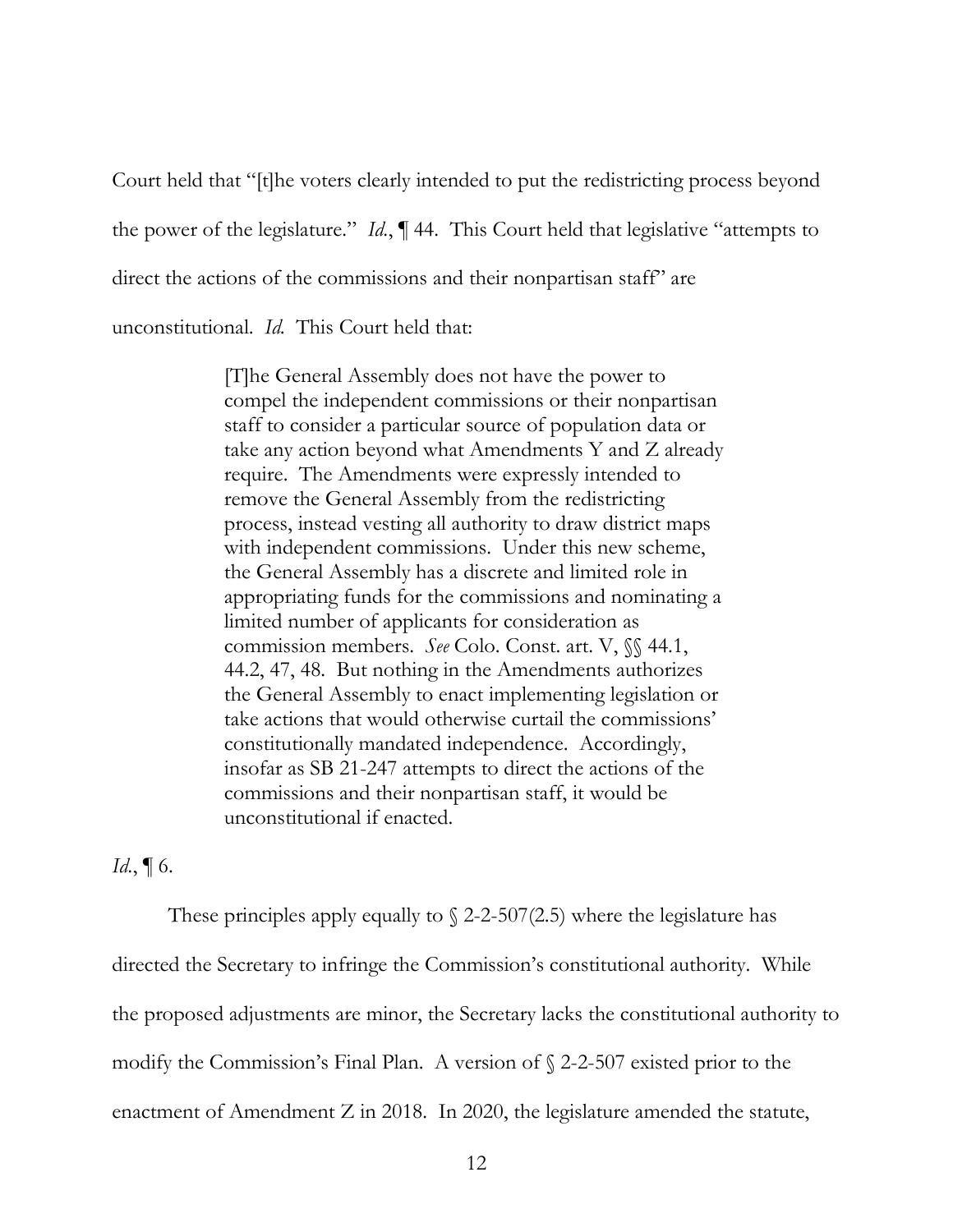purporting to give the Secretary authority to modify the Final Plan adopted by the independent Commission by directing the Secretary to move the remaining portion of split residential parcels into the least populous district. There is nothing in article V, section 48.1, that directs the Commission to move the remaining portion of split residential parcels into the least populous district. Section 48.1(1)(a) directs the Commission to draw districts that do not exceed a five percent deviation between the most populous and least populous district in each house. If the Commission draws districts that comply with that constitutional provision, it is within the sole discretion of the Commission whether to move the remaining portion of split residential parcels into the more populous or less populous district. While nothing precludes the Commission from adopting a policy that would comply with  $\sqrt{2}$ -2-507(2.5), neither the legislature nor the Secretary has the constitutional authority to impose such a requirement on the Commission.

## **III. THE COURT HAS THE CONSTITUTIONAL AUTHORITY TO REVIEW THE ADJUSTMENTS ENDORSED BY THE COMMISSION.**

As set forth in section I above, the Commission reviewed the adjustments suggested by the Secretary and approved and endorsed all of them. Amendment Z is silent as to whether a Final Plan may be modified after the Court has approved it. Amendment Z neither precludes nor expressly authorizes the Commission or the Court to amend or reopen and modify the Final Plan once approved. However, the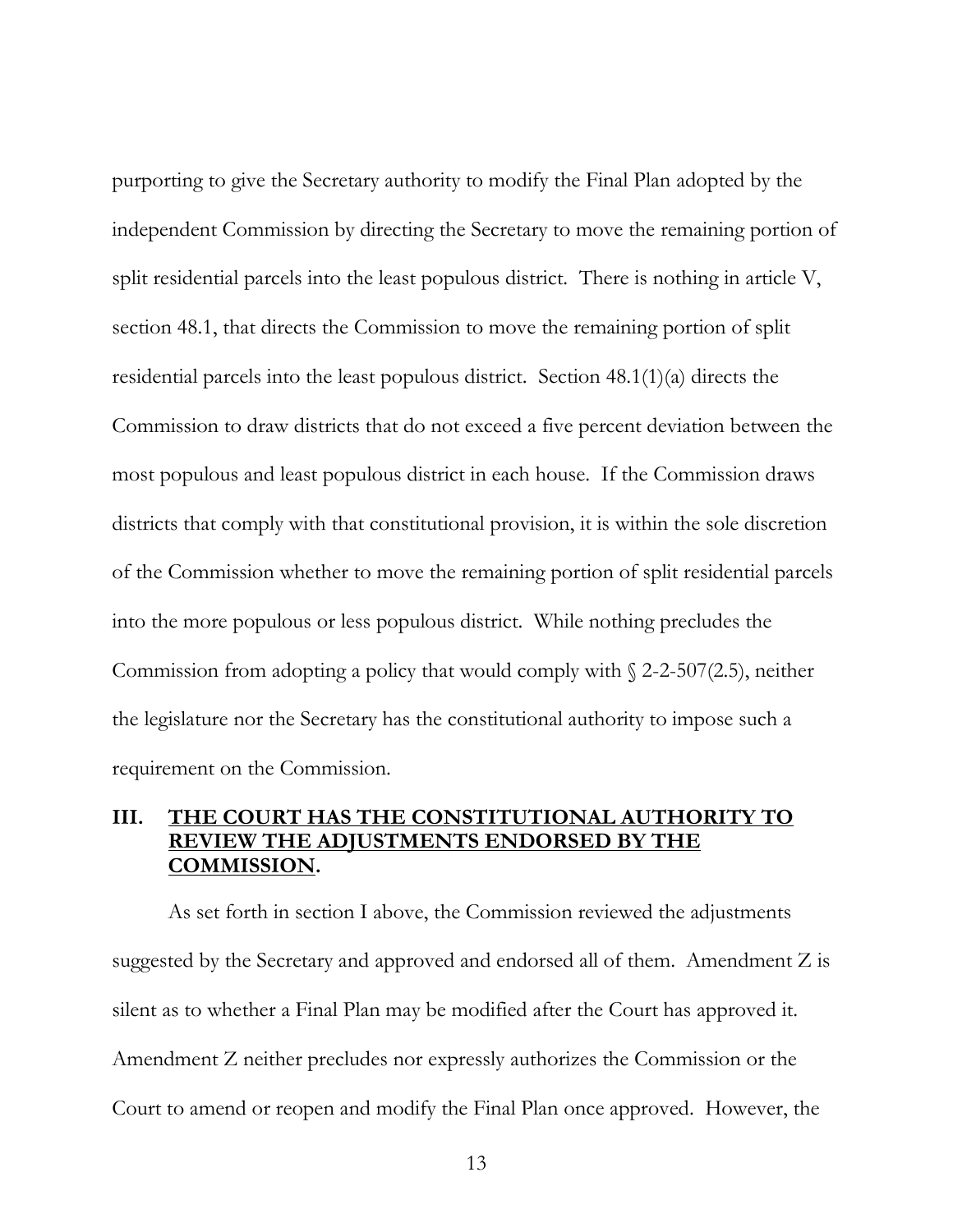Colorado Constitution provides inherent authority for the Commission to amend the Final Plan and for this Court to consider it.

Under article V, section 48(e), the Commission is directed to adopt rules governing the review of maps submitted for consideration and the adoption of a Final Plan. Further article V, section 48.2(5)(c), allows the Commission to reset the deadlines specified in that section when conditions outside its control require such change to ensure a Final Plan may be adopted. The fact that the county clerks and the Secretary required time to review the Final Plan in detail to determine whether there were split residential parcels was outside the control of the Commission.

Similarly, Article V, section 48.3(1), requires Colorado Supreme Court to review and approve any plans adopted by the Commission. That same subsection provides that any legal arguments regarding a plan will be submitted to the Court "pursuant to the schedule established by the court." This is a broad grant of authority that provides this Court with inherent authority to modify its schedule, and likewise provides inherent authority for this Court to consider the Secretary's adjustments endorsed by the Commission at its February 11, 2022 and March 10, 2022 public meetings.

#### **CONCLUSION**

While the Secretary's adjustments were submitted directly to this Court via the Petition, the Commission has met in two public meetings, and has considered,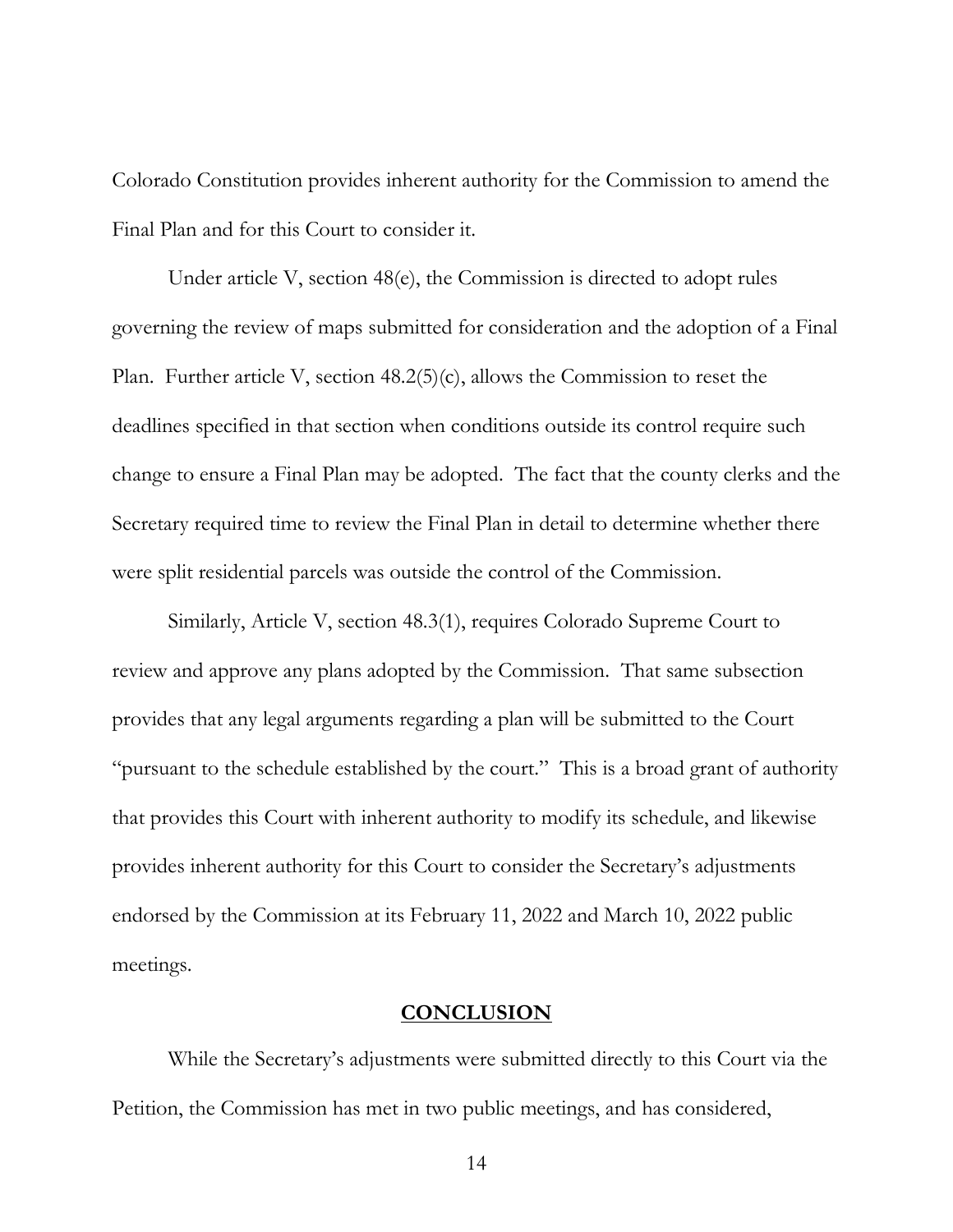approved, and endorsed each adjustment pursuant to the constitutional criteria. The Commission therefore respectfully requests this Court approve the adjustments as amendments to the Final Plan, and confirm that the authority rests with the Colorado Independent Legislative Redistricting Commission to approve proposed changes to the redistricting plans, subject to approval of the Colorado Supreme Court.

Respectfully submitted this 11th day of March, 2022.

*s/ Richard C. Kaufman*

Richard C. Kaufman, #8343 Law Office of Richard C. Kaufman P.C., Inc.

Timothy R. Odil, #35771 Peters Schulte Odil & Wallshein LLC

Jeremiah B. Barry, #10400 H. Pierce Lively, #50018 Jacob J. Baus, #46329 Colorado Independent Redistricting Commissions Staff

*Counsel for the Colorado Independent Legislative Redistricting Commission*